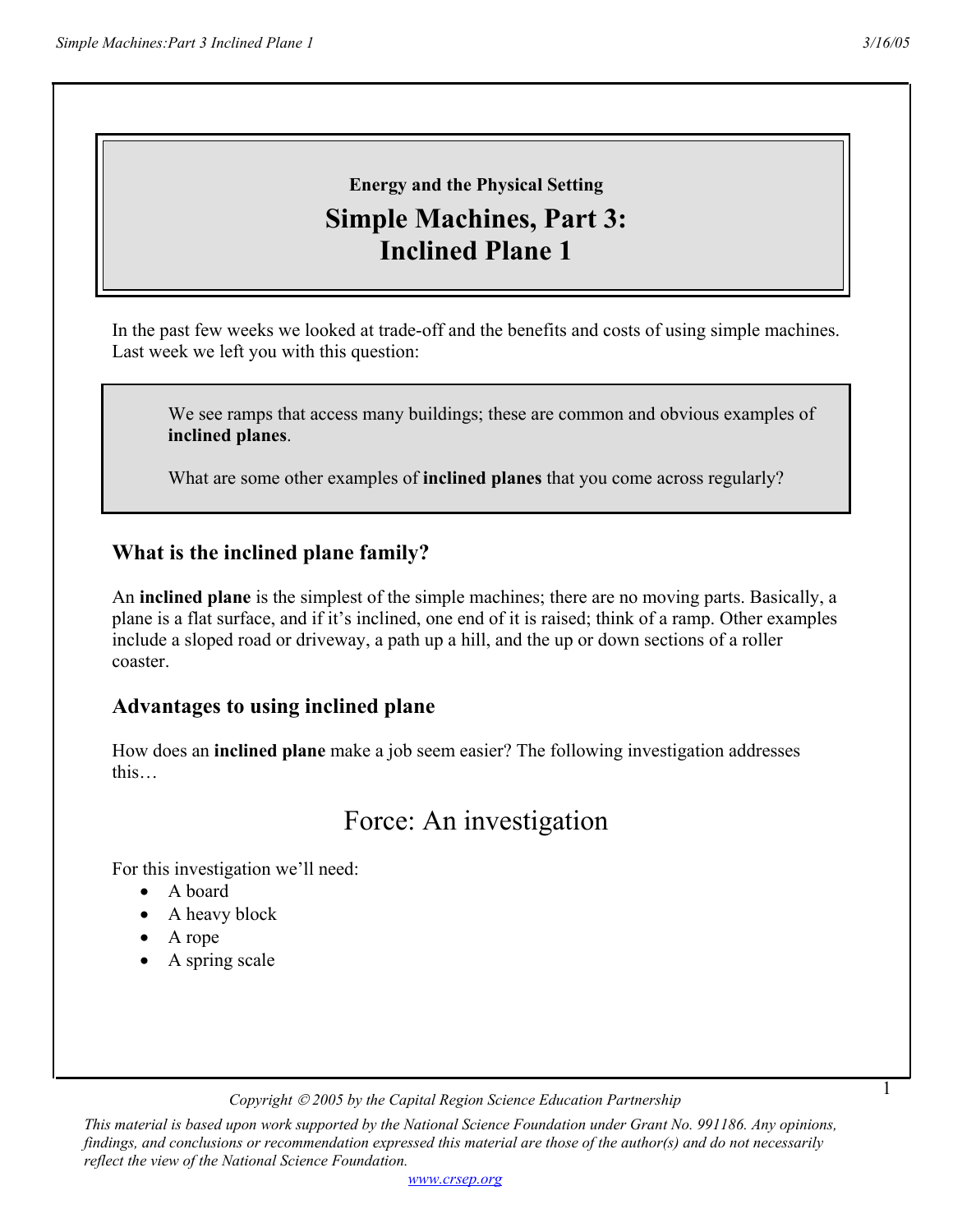

First we:

- 1. Attach the spring scale to the block, then pull straight up by the rope (just enough to lift the block).
- 2. How much force just sets the **block** in motion?

### • **5 Newtons**

Then we:

- 1. Place the block at the bottom of the board.
- 2. Attach the spring scale to the block and pull it along the incline so that it is just set into motion.
- 3. How much force just sets the block in motion?
	- **2 Newtons**

**Force to lift blocks = 5 Newtons Force to slide blocks up the incline = 2 Newtons** 

It takes less force to slide the blocks along the incline than to lift them straight up. But you must exert the smaller force through a larger distance to get them to the top of the table.



### **What do you predict?**

- 
- 1. Suppose you make the incline steeper, that is, make the angle of incline greater. How will that change the force you must exert to move the block along the incline?



2. Now suppose you make the incline less steep, that is, lay the board flat on the floor. How will that change the force you must exert to move the block along the board?

*Copyright 2005 by the Capital Region Science Education Partnership* 

*This material is based upon work supported by the National Science Foundation under Grant No. 991186. Any opinions, findings, and conclusions or recommendation expressed this material are those of the author(s) and do not necessarily reflect the view of the National Science Foundation.*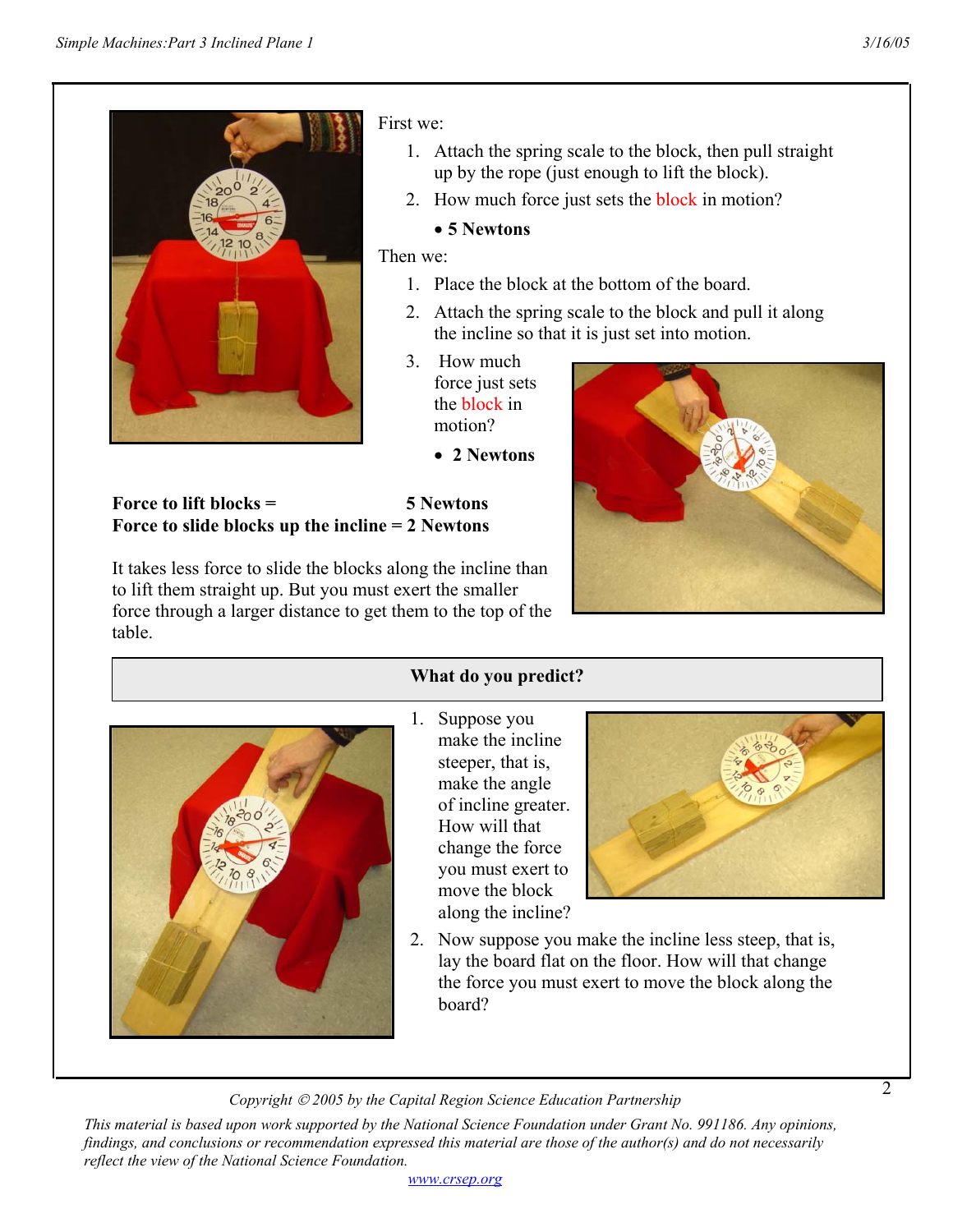

*This material is based upon work supported by the National Science Foundation under Grant No. 991186. Any opinions, findings, and conclusions or recommendation expressed this material are those of the author(s) and do not necessarily reflect the view of the National Science Foundation.*